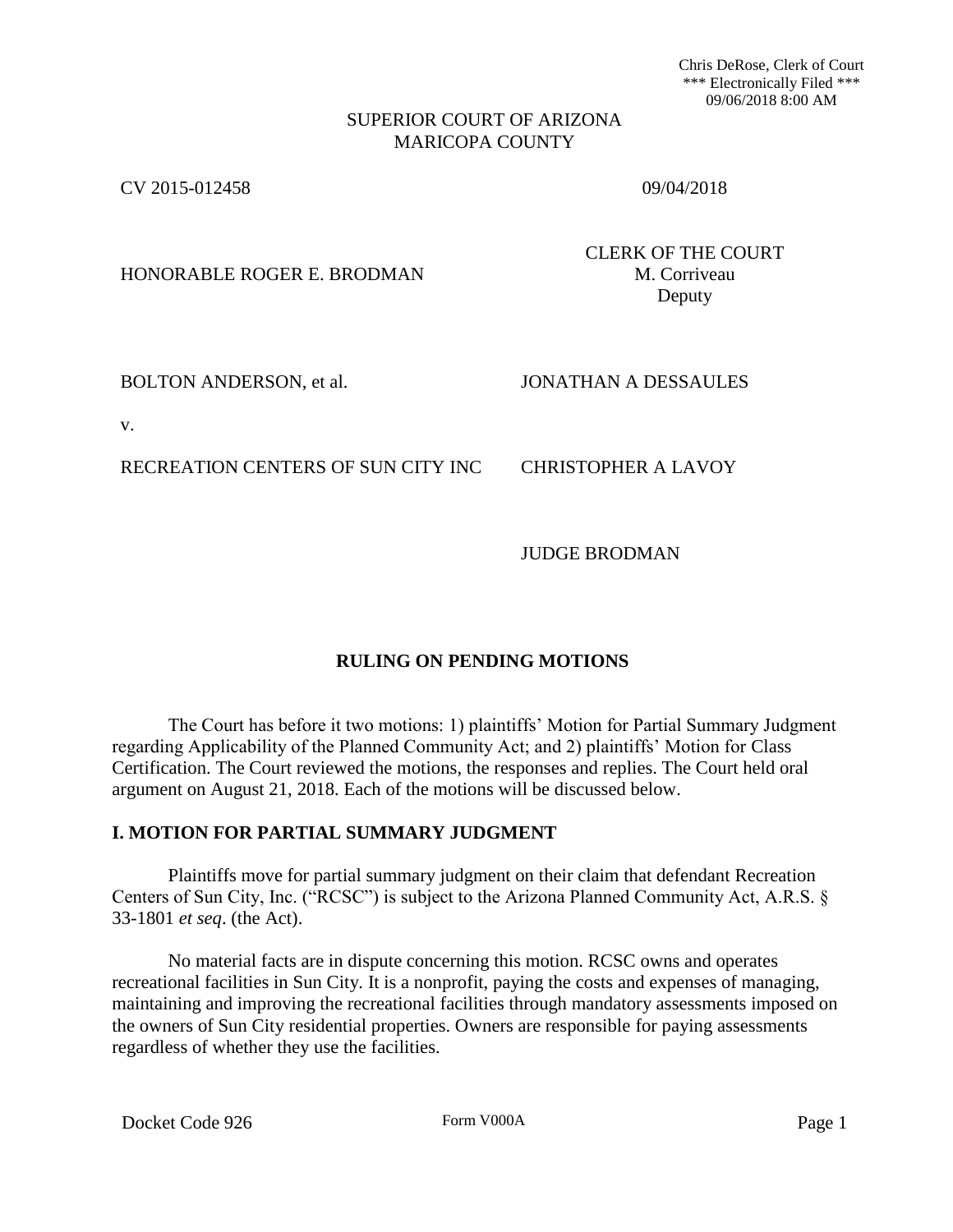## CV 2015-012458 09/04/2018

The obligation to pay assessments is expressly set forth in the Facilities Agreements that RCSC and its predecessors have required owners to sign as a condition of purchasing property in Sun City. (A copy of a typical Facilities Agreement is attached as Exhibit 2 to plaintiffs' statement of facts.) These Facilities Agreements are regularly recorded and run with the property. Even if the Facilities Agreement is not recorded, an owner must sign a Facilities Agreement as a condition to purchase or transfer.<sup>1</sup>

The Act applies to planned communities. Sun City is a planned community.

A.R.S. § 33-1802(1) defines "Association" to mean the following:

"Association" means a nonprofit corporation or unincorporated association of owners that is created pursuant to a declaration to own and operate portions of a planned community and that has the power under the declarations to assess association members to pay the costs and expenses incurred in the performance of the association's obligations under the declaration.

Here, as it relates to the plaintiffs in the instant lawsuit, RCSC is an "association" pursuant to the Act. It is a nonprofit corporation created to own and operate portions of a planned community and it has the power to assess Sun City residential property owners for the cost and expenses incurred in performance of the Association's obligations.

RCSC argues that the "declarations" do not establish RCSC or its ability to assess mandatory assessments. The Court believes RCSC's argument elevates form over substance. "Declaration" is broadly defined to mean "any instruments, however denominated, that establish a planned community and any amendment to those instruments." A.R.S. § 33-1801(3). For multiple reasons, RCSC's right to impose mandatory assessments is established by a declaration. First, "RCSC admits the section I of the Facilities Agreement states that Sun City's declarations require an owner to sign a Facilities Agreement." DSOF ¶ 25. RCSC also "admits that an owner who resides in a single-family section subject to the Amended Declarations is expected to sign a Facilities Agreement. If the lot or unit is not subject to the Amended Declarations, but the seller signed a Facilities Agreement, then RCSC expects the seller to get the buyer to sign a Facilities Agreement." *Id*. at ¶ 27.

 $\overline{a}$ 

<sup>1.</sup> Defendants argue that "not all" owners are required by deed restriction to sign a Facilities Agreement. SOF ¶ 16. But defendant identifies no residential properties not subject to the RCSC's mandatory assessments. Defendant acknowledges that the Amended Declarations require each owner to execute a Facilities Agreement. Response 20:13-16. And even if some residential properties were exempted, RCSC cannot escape the Act for those residential owners who are subject to RCSC's mandatory assessments.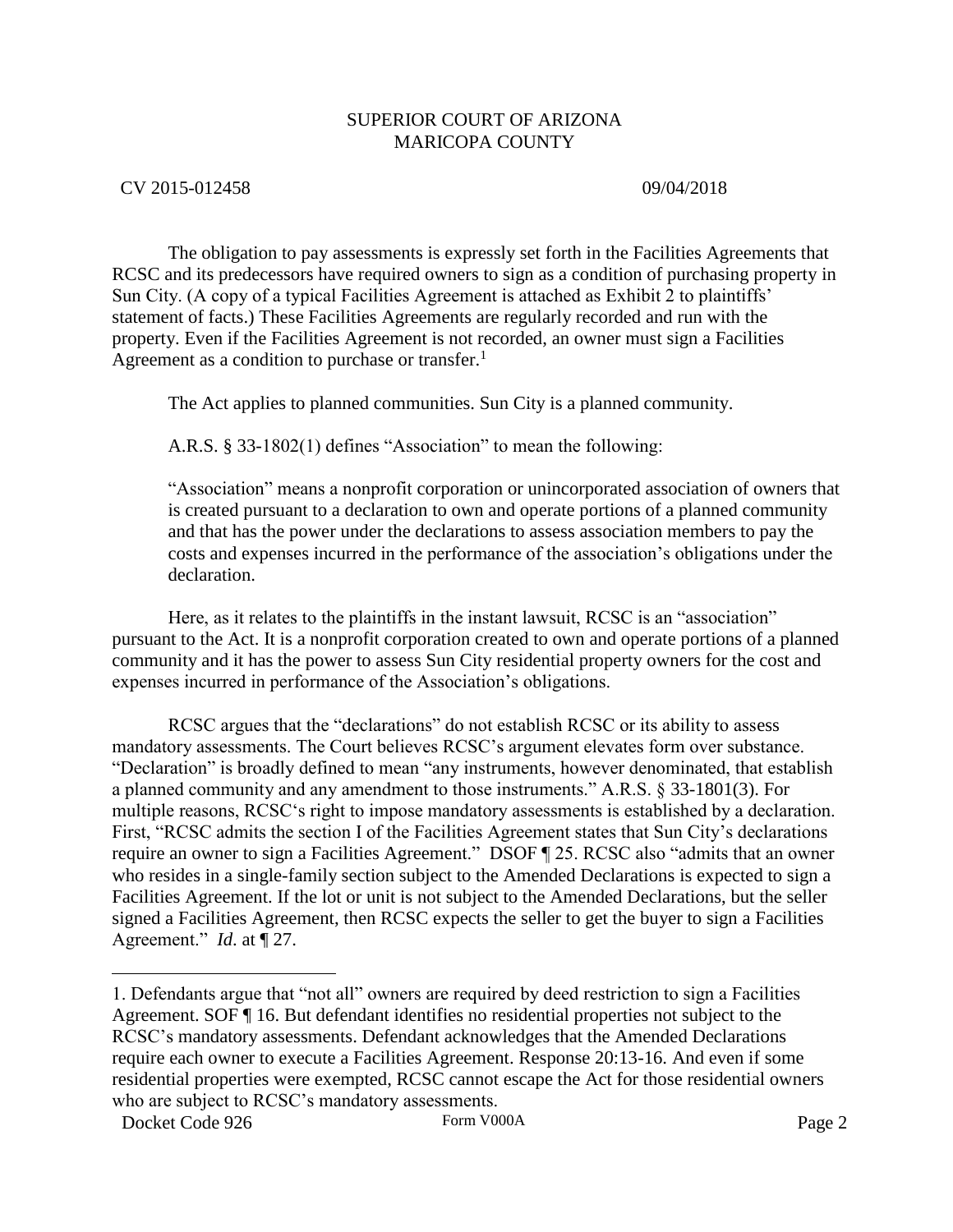## CV 2015-012458 09/04/2018

Through recorded Facility Agreements that run with each residential lot, RCSC has the ability to charge mandatory assessments against Sun City properties, and to foreclose upon a lien if those assessments are unpaid. RCSC can enforce its assessment lien even if the owner of the property does not use the recreational facilities. In fact, in litigation attempting to enforce its lien, RCSC has repeatedly invoked the lien foreclosure portion of the Act.

RCSC argues that, due to its own unique rules concerning use of the recreational facilities, property owners are not automatically members and RCSC "members" are limited to those individuals who are given a "Member Card." The Member Card allows a person to use the recreational facilities. The Court will not allow RCSC to escape the Act by its own definition of "member." RCSC has the ability to enforce mandatory assessments against Sun City residential properties, and a property owner is subject to a mandatory assessment even if he or she does not have a Member Card. (Even if a few properties are excluded, such exclusion would not prevent RCSC from being subject to the Act for the properties owned by the plaintiffs, which are all subject to RCSC's mandatory assessments.) In the Court's view, the obligation to pay assessments equates to membership on a per-property basis for the purposes of the Act. The obligation to pay assessments to RCSC under the threat of foreclosure is true for all residential property owners, including those that RCSC considers ineligible for a Member Card.

The Court rejects RCSC's "condominium" argument for reasons stated in the Reply.

In conclusion, all Sun City residential property owners are obligated to pay assessments that RCSC uses to defray the costs and expenses it incurs owning and operating recreational facilities in Sun City and, as such, are entitled to be subject to and protected by the Act regardless of whether RCSC actually characterizes those property owners as "members." RCSC is subject to the Act for the purposes of plaintiffs' instant lawsuit.

**IT IS ORDERED** that plaintiffs' motion for partial summary judgment on the claim that RCSC is subject to the Act is granted.

# **II. MOTION FOR CLASS CERTIFICATION**

## A. Background

Plaintiffs are homeowners in Sun City, a master planned community located in an unincorporated portion of Maricopa County, Arizona. Defendant RCSC owns and operates recreational facilities within Sun City for the benefit of Sun City homeowners.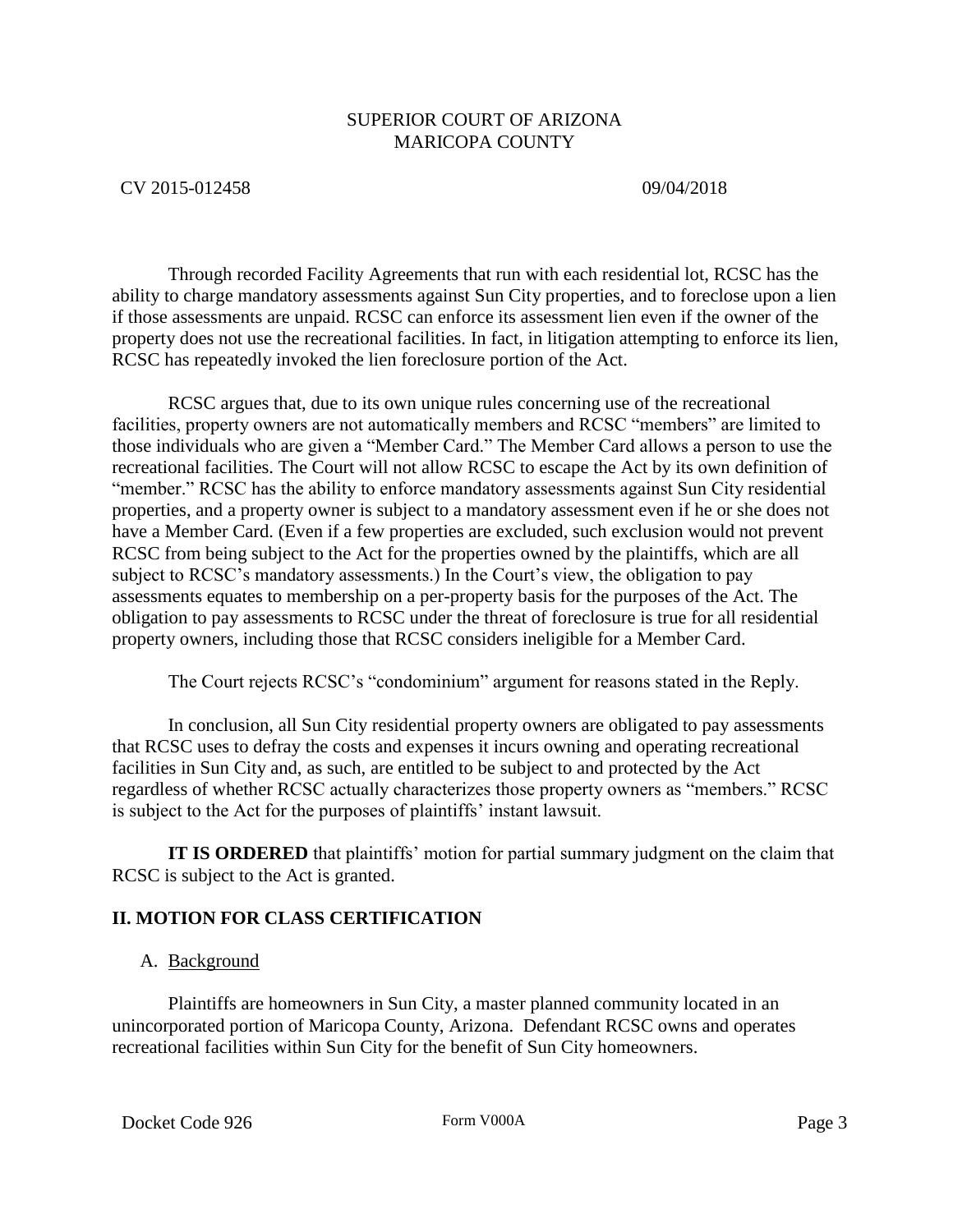## CV 2015-012458 09/04/2018

RCSC is a nonprofit corporation with members "limited to homeowners or residents of Sun City, Arizona." The general nature of the corporation is to:

Establish and conduct a general social, cultural, recreational and amusement enterprise for the benefit of its Members and do anything lawfully necessary or convenient to accomplish such purpose, including, but not by way of limitation, to purchase, acquire, develop, sell, lease, own, operate, and manage theaters, playhouses, agricultural projects, riding stables and corrals, libraries, opera houses, golf courses, baseball and football games, tennis courts, dancing facilities, lawn bowling rinks, horseshoe pits, croquet courts, travel clubs, card games, shuffleboard, swimming pools, skating rinks, lecture and conference rooms, and facilities and equipment for such arts and crafts as ceramic work, sewing, woodworking, leathercraft, lapidary, photography, fine arts, jewelry, shellcraft, mosaics, etc., and any and all facilities necessary or incidental to accomplish the general purposes of the Corporation.

Restated Articles of Incorporation, Article III(1), attached as Exhibit 4 to plaintiffs' motion.

To fund its activities, RCSC must charge assessments. Article VIII provides that:

The Bylaws of the Corporation shall prescribe the qualifications of Members and the terms of admission to membership, provided that the voting rights of all Members shall be equal and all Members shall have equal rights and privileges, and be subject to equal responsibilities. Such Bylaws shall also provide the method for determining assessments to be paid by the Members.

Article VIII(5).

Plaintiffs allege RCSC charges various fees in violation of Arizona law and RCSC's governing documents. More specifically, plaintiffs challenge the Property Improvement Fee ("PIF") and other transfer fees on the grounds that such fees violate A.R.S. § 33-442 and § 33- 1806. Plaintiffs also challenge RCSC's annual assessments because homeowners who purchased before 2003 are assessed at a "per person" rate, whereas homeowners who purchased after 2003 are assessed at a "per lot" rate. Plaintiffs contend that this rate structure is unequal and violates RCSC's governing documents. Plaintiffs are obliged to pay these fees under Facilities Agreements with RCSC, which plaintiffs claim they were forced to sign. They allege these Facilities Agreements are unconscionable because RCSC has the unilateral right to change the fees, the fees are not equal, and RCSC does not timely disclose the amounts of the fees to homeowners.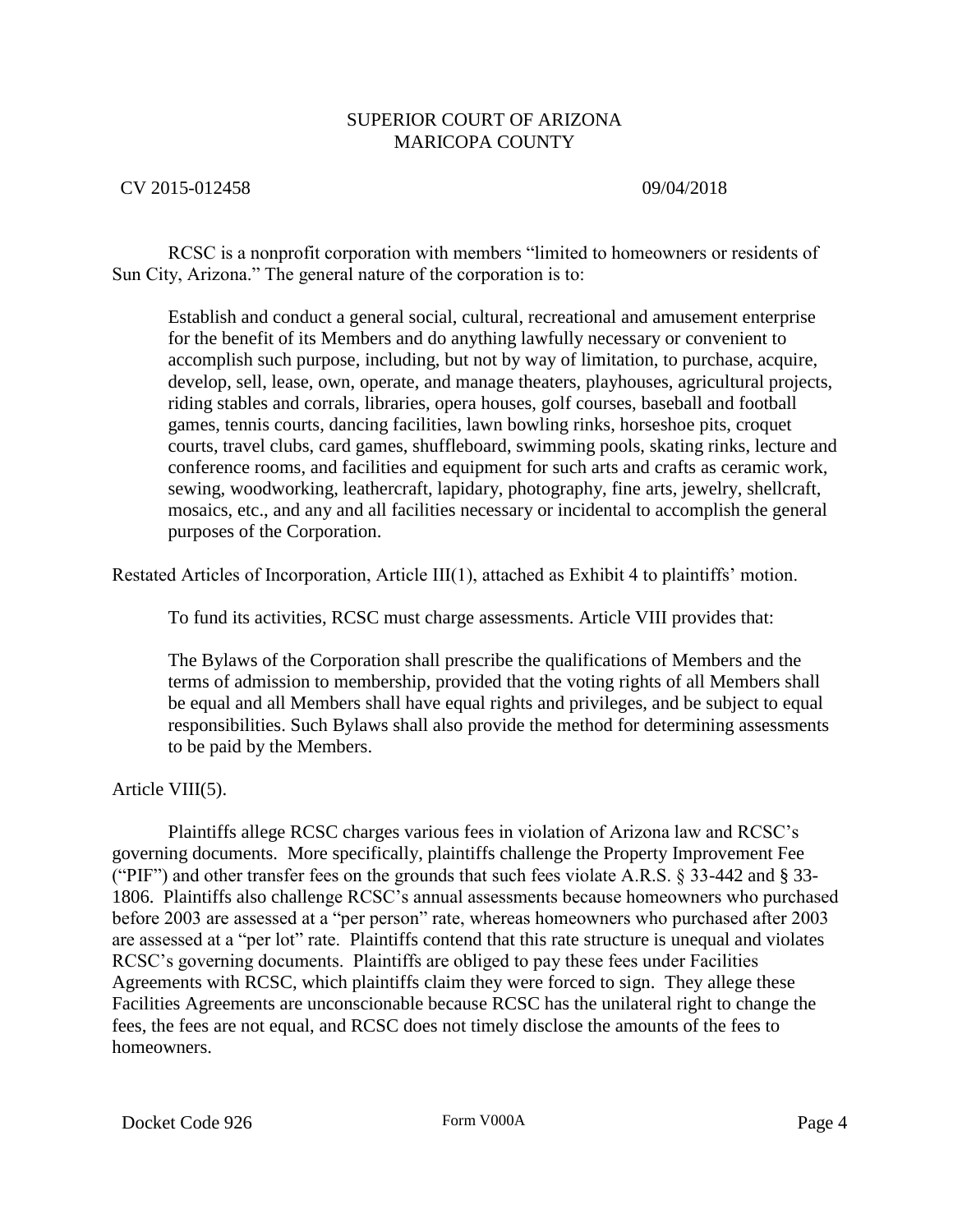## CV 2015-012458 09/04/2018

Based on these allegations, the Amended Complaint brings the following causes of action: Court One seeking declaratory and injunctive relief regarding application of the Planned Community Act; Court Two seeking declaratory and injunctive relief for alleged unlawful corporate acts; Court Three seeking declaratory and injunctive relief concerning the validity of RCSC's Amended Bylaws; Count Four seeking declaratory relief concerning plaintiffs' membership rights in RCSC; Count Five seeking damages for breach of contract for alleged unequal annual assessments; Count Six seeking damages for breach of the covenant of good faith and fair dealing regarding changes to the annual assessment rate; Count Seven seeking damages for breach of contract for PIF charges; Count Eight seeking damages for breach of covenant of good faith and fair dealing regarding PIF charges; and Count Nine seeking damages and penalties for violations of A.R.S. § 33-442 and § 33-1806.

In their motion for class certification, plaintiffs seek certification of two classes defined as follows: $2$ 

- 1. All current and former Sun City homeowners who have paid any PIF or transfer fee to RCSC since October 29, 2009 (the "Transfer Fee Class").
- 2. All current and former Sun City homeowners who have paid annual assessments to RCSC at a higher rate than any other Sun City homeowner since October 29, 2009 (the "Assessment Class").

In their Second Joint Report filed August 26, 2016, the parties agreed to limit discovery to class certification before proceeding with merits discovery.

B. Analysis

 $\overline{a}$ 

Class actions are "an exception to the usual rule that litigation is conducted by and on behalf of the individual named parties only." *Comcast Corp. v. Behrend*, 569 U.S. 27, 33 (2013) (citations omitted).<sup>3</sup> To come within that exception, plaintiffs "must affirmatively demonstrate [their] compliance" with Rule 23. *Wal-Mart Stores, Inc. v. Dukes*, 564 U.S. 338, 350 (2011).

2. Plaintiffs no longer seek certification of an ownership class consisting of all current Sun City homeowners who signed facilities agreements. Plaintiffs state that their Motion for Partial Summary Judgment regarding the applicability of the Planned Community Act, filed by plaintiffs individually, eliminates the need for certification of the proposed ownership class. 3. Because subsections (a) and (b) of Arizona Rule 23 are identical to their counterparts in Rule

23 of the Federal Rules of Civil Procedure, Arizona courts "view federal cases construing the

Docket Code 926 Form V000A Form V000A Page 5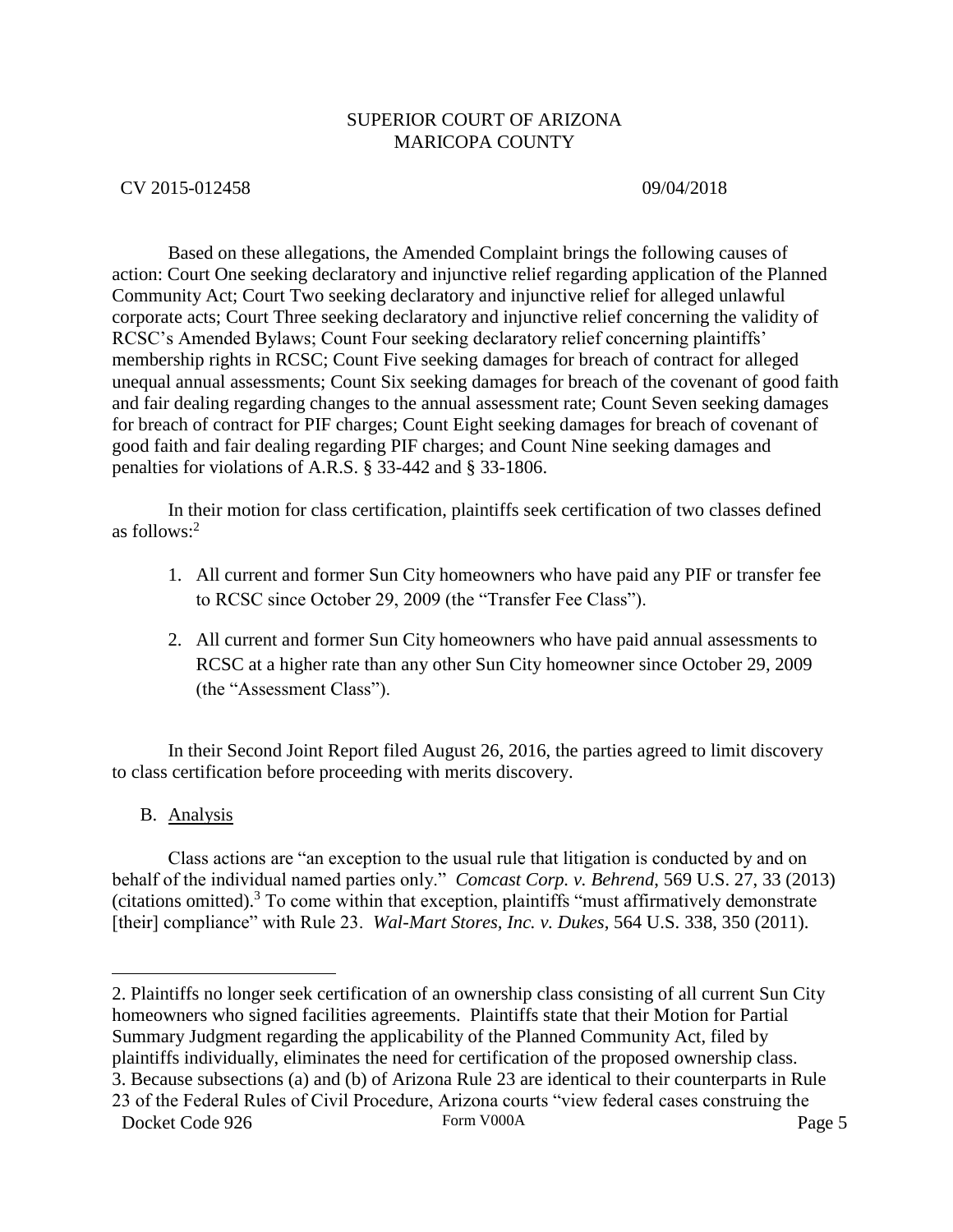## CV 2015-012458 09/04/2018

Certification of a class under Rule 23 is a two-step process: first, plaintiffs must satisfy all four prerequisites of Rule 23(a); and second, plaintiffs must satisfy at least one of the subsections of Rule 23(b). Rule 23 is not a pleading standard, and plaintiffs cannot meet their burden of proving each element by reciting complaint allegations. *Wal-Mart*, 564 U.S. at 350; *Lennon v. First Nat'l Bank of Ariz*., 21 Ariz. App. 306, 308 (1974). Each of Rule 23's requirements must be proven with evidentiary support. *Comcast*, 569 U.S. at 33.

The decision to certify a class action is within the Court's discretion. *Godbey v. Roosevelt Sch. Dist. No. 66 of Maricopa County*, 131 Ariz. 13, 16 (App. 1981). Nevertheless, class certification is only proper if the Court is "satisfied, after a rigorous analysis, that the prerequisites of Rule 23(a) have been satisfied." *Wal-mart*, 564 U.S. at 350-51 (citations omitted). Rule  $23(c)(1)(B)$  requires that the Court set forth this rigorous analysis in a detailed order that defines the class and the class claims, issues, or defenses and describes the evidence supporting the Court's decision to certify the class.

## 1. Rule 23(a)

Rule 23(a) requires that plaintiffs prove (1) the class is so numerous that joinder of all members is impracticable; (2) there are questions of law or fact common to the class; (3) the representative parties' claims or defenses are typical of the claims or defenses of the class; and (4) the representative parties can fairly and adequately protect the interests of the class.

Defendant argues plaintiffs' "superficial, nonevidentiary approach" to class certification does not satisfy plaintiffs' burden of proving each of these prerequisites. The Court agrees. Plaintiffs' conclusory statements and recitation of complaint allegations do not constitute a rigorous analysis and do not satisfy their burden of proof. Likewise, plaintiffs have not presented sufficient evidence to support class certification for the Court to make the required findings under Rule 23(c).

Rule 23(a)'s numerosity requirement is met if the class is so numerous that joinder of all members is impracticable. "As a general rule, ... classes of 40 or more are numerous enough." *Keegan v. Am. Honda Motor Co.,* 284 F.R.D. 504, 522 (C.D. Cal. 2012) (citations omitted). Plaintiffs allege, and defendant does not deny, that the proposed class consists of thousands of current and former Sun City homeowners. Accordingly, the numerosity requirement has been met.

 $\overline{a}$ 

federal rule as authoritative." *ESI Ergonomic Sols., LLC, United Artists Theatre Circuit, Inc.,*  203 Ariz. 94, 98 n.2 ¶11 (App. 2002).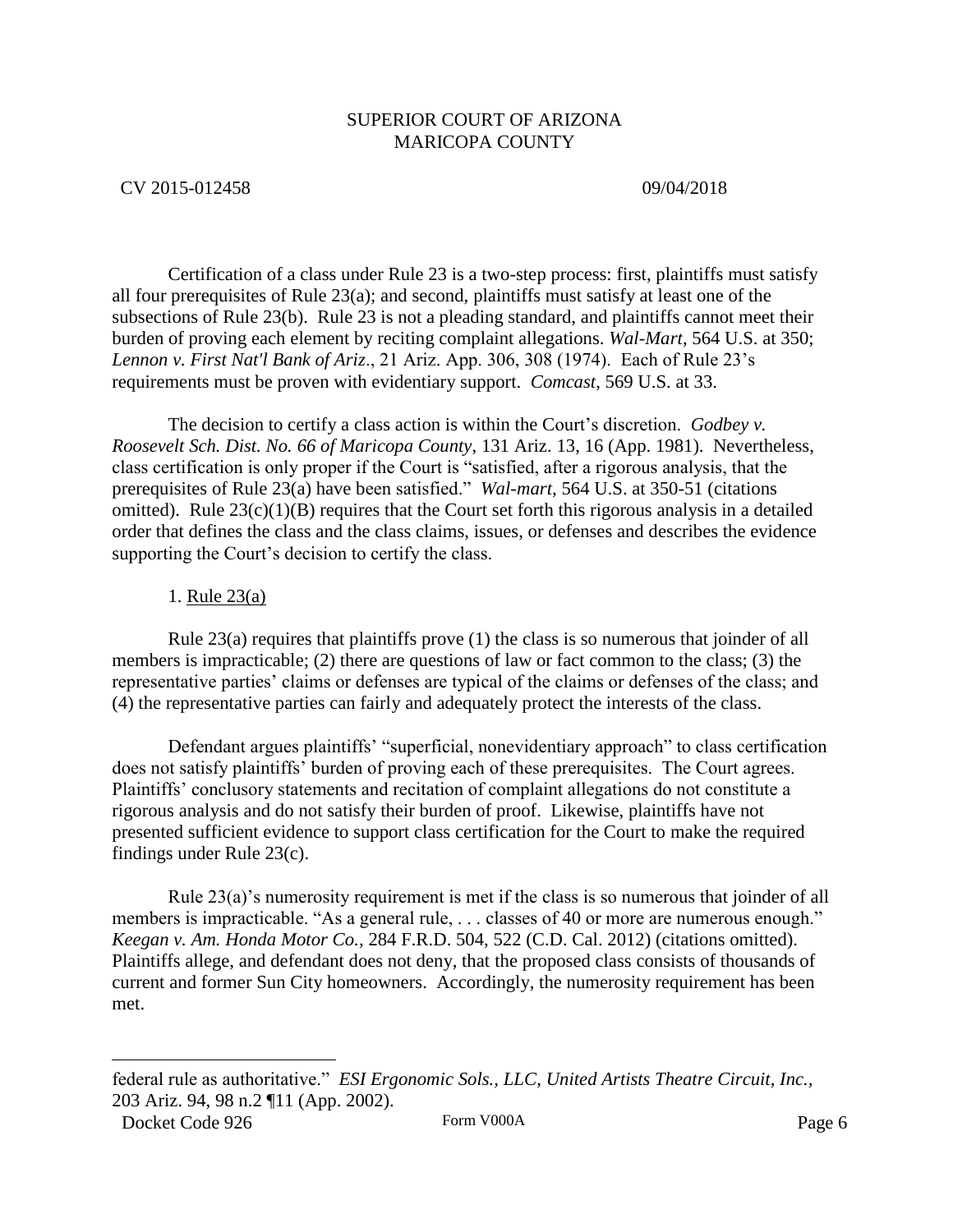## CV 2015-012458 09/04/2018

Rule 23(a)'s commonality requirement is met if there are questions of law or fact common to the class. Commonality depends upon a "common contention ... of such a nature that it is capable of classwide resolution—which means that determination of its truth or falsity will resolve an issue that is central to the validity of each one of the claims in one stroke." *Wal-Mart*, 564 U.S. at 350.

For the purposes of this motion, the Court concludes that the commonality requirement is satisfied. On the Transfer Fee class, there is the common question of law and fact as to whether the Transfer Fee violates Arizona law. With regard to the Assessment class, there is the common question of law and fact as to whether the per-property assessments authorized by the Board violate RCSC's Articles of Incorporation and Bylaws.

Nevertheless, the Court was not persuaded that items (3) and (4) were satisfied.

Rule 23(a)'s typicality requirement is met if the representatives' claims or defenses are typical of the claims or defenses of the class. To assess whether typicality is satisfied, the Court must examine: (1) whether common questions of law or fact exist, (2) whether the representatives' interests are antagonistic to those of the absent class members, and (3) whether the representative has suffered the same grievances as the putative class. *Lennon*, 21 Ariz. App. at 309. The typicality inquiry examines "whether other members have the same or similar injury, whether the action is based on conduct which is not unique to the named plaintiffs, and whether other class members have been injured by the same course of conduct." *Parsons v. Ryan*, 754 F.3d 657, 685 (9<sup>th</sup> Cir. 2014) (citations omitted). Rule 23(a)'s adequacy requirement is met if the representative can fairly and adequately protect the interests of the class. The adequacy requirement turns on two questions: "(1) do the named plaintiffs and their counsel have any conflicts of interest with other class members and (2) will the named plaintiffs and their counsel prosecute the action vigorously on behalf of the class?" *Hanlon v. Chrysler Corp*., 150 F.3d 1011, 1020 (9th Cir. 1998).

Plaintiffs assert their claims are typical because all class members have paid the alleged illegal and unequal fees and assessments. Yet plaintiffs' have not presented a rigorous analysis of this requirement. Plaintiffs offer no showing how each of their individual claims is typical of the class as a whole. Plaintiffs provide no analysis of the individual representatives, who they are and the nature of their specific claims.

As noted by defendant, several of the named plaintiffs own multiple properties in Sun City. Presumably, since a person can live in only one location, some of the plaintiffs have purchased their properties for investment purposes. The Court was not persuaded that a person who has purchased multiple properties (presumably for investment purposes) has claims and defenses that are typical to someone who owns only one property and lives there. The Court was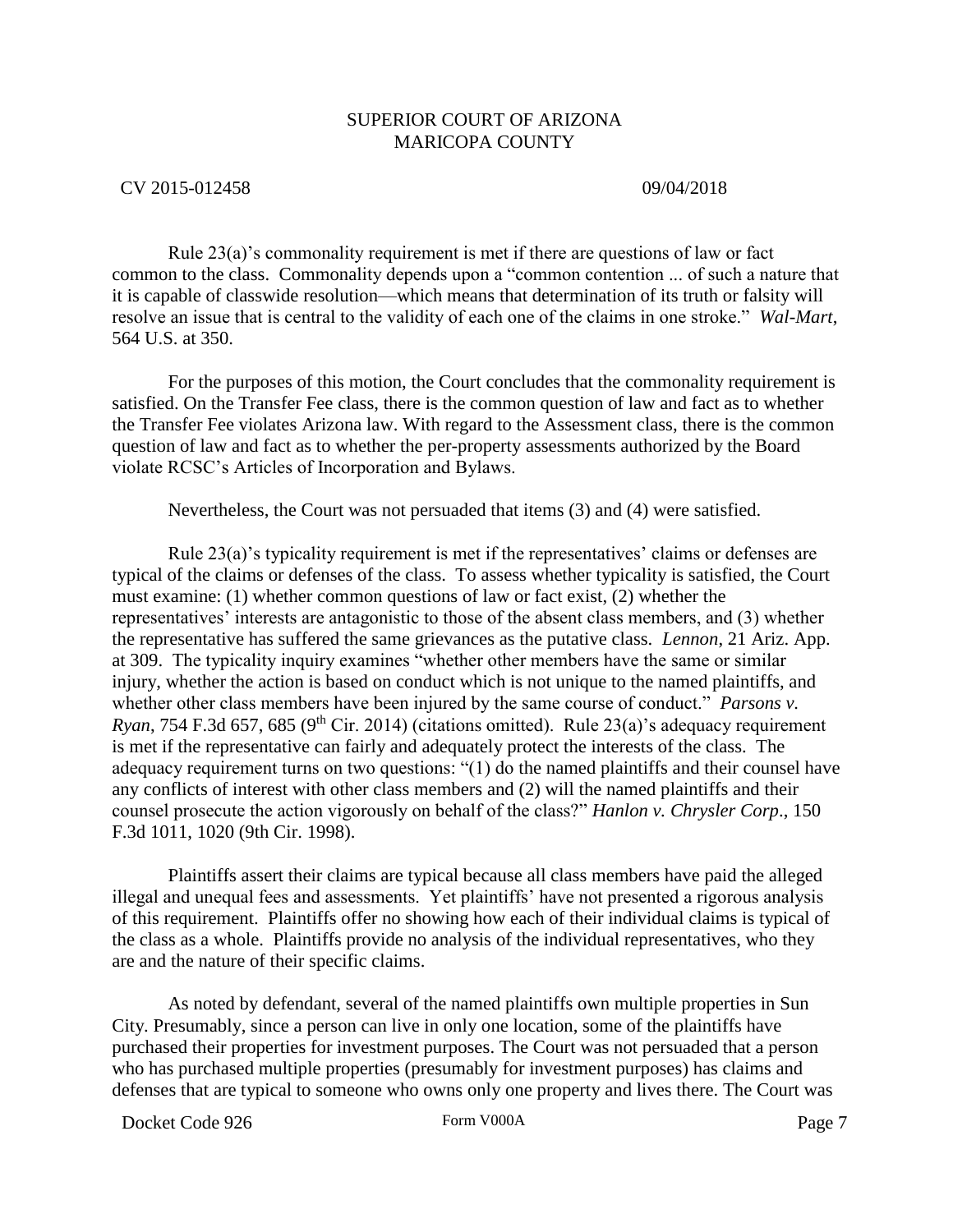## CV 2015-012458 09/04/2018

not persuaded that someone who collects rent on property will have the same financial interests as someone who owns one property and lives there.

Plaintiffs have failed to sufficiently account for the fact that RCSC is a nonprofit corporation. Owners of multiple properties (who have paid multiple Transfer Fees or assessments on a per-property basis) may have financial incentives that are different from a property owner who paid only one Transfer Fee. Would the recoupment of Transfer Fees paid after October 29, 2009 have to come from the pockets of those who paid the Transfer Fee before October 29, 2009? Someone who currently owns property (and would be on the hook for additional assessments to pay damages) may not have the same financial interests as a class member who no longer owns any Sun City property. The Court was not persuaded that a current property owner's interests are necessarily aligned with a class member who sold the property.

Moreover, plaintiffs allege that the Transfer Fees are unconscionable. Plaintiffs even suggest that the Transfer Fees are unknown to the purchaser and that purchasers are not fully informed about the Transfer Fees. Motion at 3:12-15. The Court struggles to understand how a first-time property purchaser closing through escrow would not have information about Transfer Fees before closing. But even if the Court accepts plaintiffs' allegations as true, the Court rejects the claim that someone purchasing a second or third Sun City property is unaware of his or her obligation to pay the Transfer Fees or assessments. In short, the defense against an unconscionability claim is much stronger when applied to a multiple purchaser.

Other non-typical issues abound. For example, at least one of the representatives purchased one parcel of Sun City property before 2003 and another parcel after 2003. What did this representative know about the assessment rate change in 2003? When did she become aware of the different assessment rates? How long did she know about the rate differences before bringing a claim? Is this representative's claim typical of all class members who paid assessments after October 2009 and purchased with the full knowledge of how assessments were determined? Several class representatives purchased multiple Sun City properties before and after the class period. What did those class representatives know about the various fees and assessments at the time of their second and third purchases?

On this record, the Court finds that the requirements for typicality and adequacy are not met.

### 2. Rule 23(b)

Plaintiffs' failure to meet Rule 23(a) standards dooms their class certification request. But plaintiffs also fail to make the necessary showing under Rule 23(b).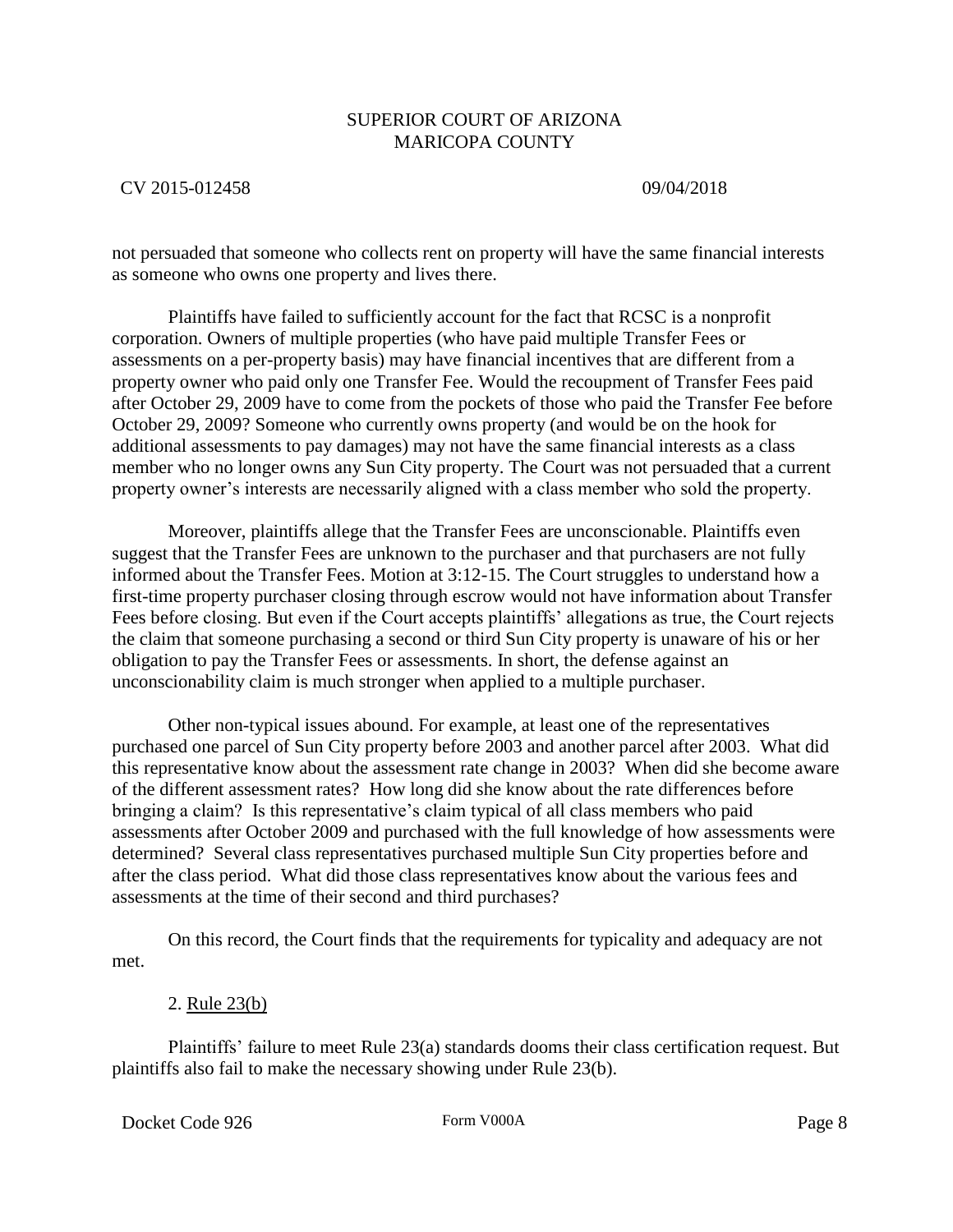### CV 2015-012458 09/04/2018

Under Rule  $23(b)(1)$ , a class action may be maintained if prosecution of separate actions would create a risk of inconsistent or varying adjudications with respect to individual members. Subsection (b)(1) class actions require mandatory membership; class members have no right to opt out. Rule  $23(c)(2)(A)$ -(B). Because there is no opt-out right, actions involving claims for monetary damages generally do not belong under Rule 23(b)(1), but should be brought under Rule 23(b)(3) where putative class members have the right to choose how to proceed on their claims. As the United States Supreme Court explained in *Wal-Mart*, "plaintiffs with individual monetary claims" should be allowed "to decide for *themselves* whether to tie their fates to the class representatives or go it alone." *Wal-Mart,* 564 at 365 (emphasis in original).

Plaintiffs seek refund of thousands of Transfer Fees and assessment payments. Monetary relief is not incidental to the injunctive or declaratory relief. A class member who no longer owns property in Sun City probably doesn't care about injunctive relief and is much more interested in monetary damages. Because plaintiffs seek substantial monetary damages on behalf of the proposed classes, the Court finds that the classes cannot be certified under Rule 23(b)(1).

Plaintiffs ask the Court to disregard their claim for monetary damages and focus on their claims for declaratory and injunctive relief. But even disregarding the monetary claims, the lack of an opt-out procedure is a concern to the Court. Plaintiffs have not demonstrated that the absent class members, the other Sun City homeowners, agree with the positions taken in this litigation and want plaintiffs acting as their surrogates. Some of the class members may have no objection of the RCSC's fees, others may have even voted in favor of such fees. Those absent class members, if they exist, should not be forced to be included in and bound by this litigation without any right to object or opt out. Thus, for this additional reason, the Court finds that the proposed classes cannot be certified under Rule 23(b)(1).

Under Rule 23(b)(3), the common questions must "predominate over any questions affecting only individual members." It also must be shown that "a class action is superior to other available methods for the fair and efficient adjudication of the controversy." Rule 23(b)(3).

For the reasons stated above, plaintiffs have not demonstrated that common issues predominate. The unconscionability issue is ill-suited to be resolved by class action. Further, the Court does not believe that class action litigation is the superior method of resolving this dispute. The issue of whether the Transfer Fees are subject to the safe harbor provision of A.R.S. § 33- 442 and whether plaintiffs would be entitled to damages under A.R.S. § 10-3304(B) could easily be adjudicated without the need for class certification. Plaintiffs are proceeding individually on Count One concerning application of the Planned Community Act. Plaintiffs have not provided persuasive reasons why they cannot proceed individually on their remaining claims. Injunctive and declaratory relief does not require class certification. *See James v. Ball*, 613 F.2d 180, 186  $(9<sup>th</sup> Cir. 1979)$ , rev'd on other grounds 451 U.S. 3655 (1981) ("the relief sought will, as a